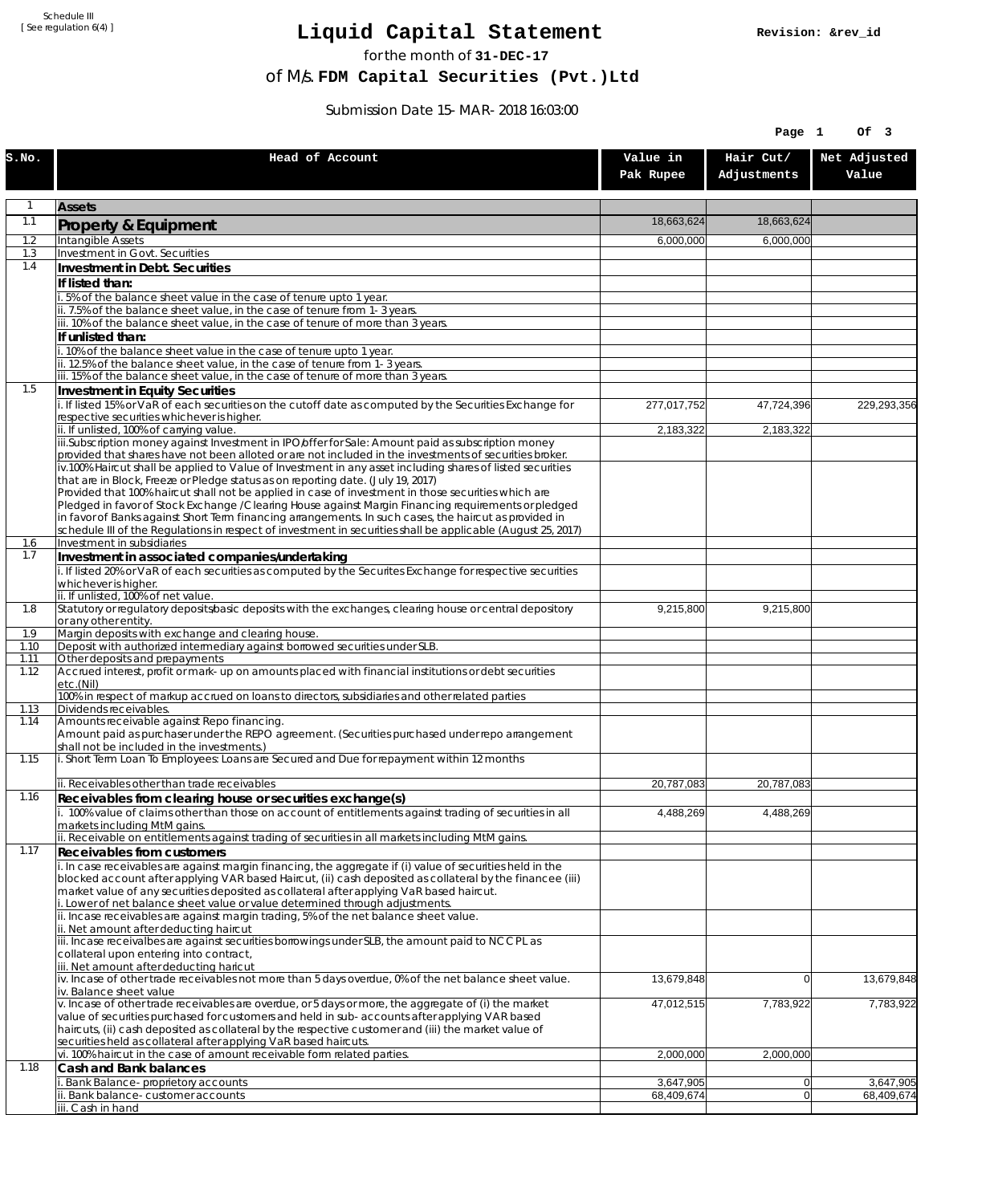Schedule III [ See regulation 6(4) ]

## **Liquid Capital Statement**

for the month of **31-DEC-17**

of M/s. **FDM Capital Securities (Pvt.)Ltd**

Submission Date 15-MAR-2018 16:03:00

|                |                                                                                                                                                                                                             |                        | Page 2                   | Of 3                   |
|----------------|-------------------------------------------------------------------------------------------------------------------------------------------------------------------------------------------------------------|------------------------|--------------------------|------------------------|
| S.NO.          | Head of Account                                                                                                                                                                                             | Value in<br>Pak Rupee  | Hair Cut/<br>Adjustments | Net Adjusted<br>Value  |
| 1.19           | <b>Total Assets</b>                                                                                                                                                                                         | 473,105,792            | 118,846,416              | 322,814,705            |
| $\overline{2}$ | Liabilities                                                                                                                                                                                                 |                        |                          |                        |
| 2.1            | <b>Trade Payables</b>                                                                                                                                                                                       |                        |                          |                        |
|                | Payable to exchanges and clearing house                                                                                                                                                                     |                        |                          |                        |
|                | ii. Payable against leveraged market products<br>iii. Payable to customers                                                                                                                                  | 87,798,257             | $\overline{0}$           | 87,798,257             |
| 2.2            | <b>Current Liabilities</b>                                                                                                                                                                                  |                        |                          |                        |
|                | Statutory and regulatory dues                                                                                                                                                                               |                        |                          |                        |
|                | ii. Accruals and other payables<br>iii. Short-term borrowings                                                                                                                                               | 300,000<br>107.449.071 | 0 <br> 0                 | 300,000<br>107,449,071 |
|                | iv. Current portion of subordinated loans                                                                                                                                                                   |                        |                          |                        |
|                | v. Current portion of long term liabilities                                                                                                                                                                 |                        |                          |                        |
|                | vi. Deferred Liabilities<br>vii. Provision for bad debts                                                                                                                                                    |                        |                          |                        |
|                | viii. Provision for taxation                                                                                                                                                                                |                        |                          |                        |
|                | ix. Other liabilities as per accounting principles and included in the financial statements                                                                                                                 |                        |                          |                        |
| 2.3            | Non-Current Liabilities                                                                                                                                                                                     |                        |                          |                        |
|                | i. Long-Term financing                                                                                                                                                                                      |                        |                          |                        |
|                | a. Long-Term financing obtained from financial instituion: Long term portion of financing obtained from<br>a financial institution including amount due against finance lease                               | 1,955,000              | 1,955,000                |                        |
|                | b. Other long-term financing                                                                                                                                                                                |                        |                          |                        |
|                | ii. Staff retirement benefits                                                                                                                                                                               |                        |                          |                        |
|                | iii. Advance against shares for Increase in Capital of Securities broker: 100% haircut may be allowed in<br>respect of advance against shares if:                                                           |                        |                          |                        |
|                | a. The existing authorized share capital allows the proposed enhanced share capital                                                                                                                         |                        |                          |                        |
|                | b. Boad of Directors of the company has approved the increase in capital                                                                                                                                    |                        |                          |                        |
|                | c. Relevant Regulatory approvals have been obtained<br>d. There is no unreasonable delay in issue of shares against advance and all regulatory requirements                                                 |                        |                          |                        |
|                | relating to the increase in paid up capital have been completed.                                                                                                                                            |                        |                          |                        |
|                | e. Auditor is satisfied that such advance is against the increase of capital.                                                                                                                               |                        |                          |                        |
| 2.4            | iv. Other liabilities as per accounting principles and included in the financial statements                                                                                                                 |                        |                          |                        |
|                | Subordinated Loans<br>. 100% of Subordinated loans which fulfill the conditions specified by SECP are allowed to be deducted:                                                                               |                        |                          |                        |
|                | The Schedule III provides that 100% haircut will be allowed against subordinated Loans which fulfill the                                                                                                    |                        |                          |                        |
|                | conditions specified by SECP. In this regard, following conditions are specified:                                                                                                                           |                        |                          |                        |
|                | a. Loan agreement must be executed on stamp paper and must clearly reflect the amount to be repaid<br>after 12 months of reporting period                                                                   |                        |                          |                        |
|                | b. No haircut will be allowed against short term portion which is repayable within next 12 months.                                                                                                          |                        |                          |                        |
|                | c. In case of early repayment of loan, adjustment shall be made to the Liquid Capital and revised Liquid                                                                                                    |                        |                          |                        |
|                | Capital statement must be submitted to exchange.<br>ii. Subordinated loans which do not fulfill the conditions specified by SECP                                                                            |                        |                          |                        |
|                |                                                                                                                                                                                                             |                        |                          |                        |
| 2.5            | <b>Total Liabilites</b>                                                                                                                                                                                     | 197,502,328            | 1,955,000                | 195,547,328            |
| 3              | Ranking Liabilities Relating to:                                                                                                                                                                            |                        |                          |                        |
| 3.1            | Concentration in Margin Financing                                                                                                                                                                           |                        |                          |                        |
|                | The amount calculated client-to- client basis by which any amount receivable from any of the                                                                                                                |                        |                          |                        |
| 3.2            | financees exceed 10% of the aggregate of amounts receivable from total financees.<br>Concentration in securites lending and borrowing                                                                       |                        |                          |                        |
|                | The amount by which the aggregate of:                                                                                                                                                                       |                        |                          |                        |
|                | (i) Amount deposited by the borrower with NCCPL                                                                                                                                                             |                        |                          |                        |
|                | (Ii) Cash margins paid and                                                                                                                                                                                  |                        |                          |                        |
|                | (iii) The market value of securities pledged as margins exceed the 110% of the market value of shares<br>borrowed                                                                                           |                        |                          |                        |
| 3.3            | Net underwriting Commitments                                                                                                                                                                                |                        |                          |                        |
|                | $\alpha$ ) in the case of right issuse: if the market value of securites is less than or equal to the subscription                                                                                          |                        |                          |                        |
|                | price; the aggregate of:                                                                                                                                                                                    |                        |                          |                        |
|                | (i) the 50% of Haircut multiplied by the underwriting commitments and<br>(ii) the value by which the underwriting commitments exceeds the market price of the securities.                                   |                        |                          |                        |
|                | In the case of rights issuse where the market price of securities is greater than the subscription price, 5% of                                                                                             |                        |                          |                        |
|                | the Haircut multiplied by the net underwriting                                                                                                                                                              |                        |                          |                        |
| 3.4            | (b) in any other case : 12.5% of the net underwriting commitments<br>Negative equity of subsidiary                                                                                                          |                        |                          |                        |
|                | The amount by which the total assets of the subsidiary (excluding any amount due from the subsidiary)                                                                                                       |                        |                          |                        |
|                | exceed the total liabilities of the subsidiary                                                                                                                                                              |                        |                          |                        |
| 3.5            | Foreign exchange agreements and foreign currency positions                                                                                                                                                  |                        |                          |                        |
|                | 5% of the net position in foreign currency. Net position in foreign currency means the difference of total<br>assets denominated in foreign cuurency less total liabilities denominated in foreign currency |                        |                          |                        |
| 3.6            | Amount Payable under REPO                                                                                                                                                                                   |                        |                          |                        |
| 3.7            | Repo adjustment                                                                                                                                                                                             |                        |                          |                        |
|                |                                                                                                                                                                                                             |                        |                          |                        |